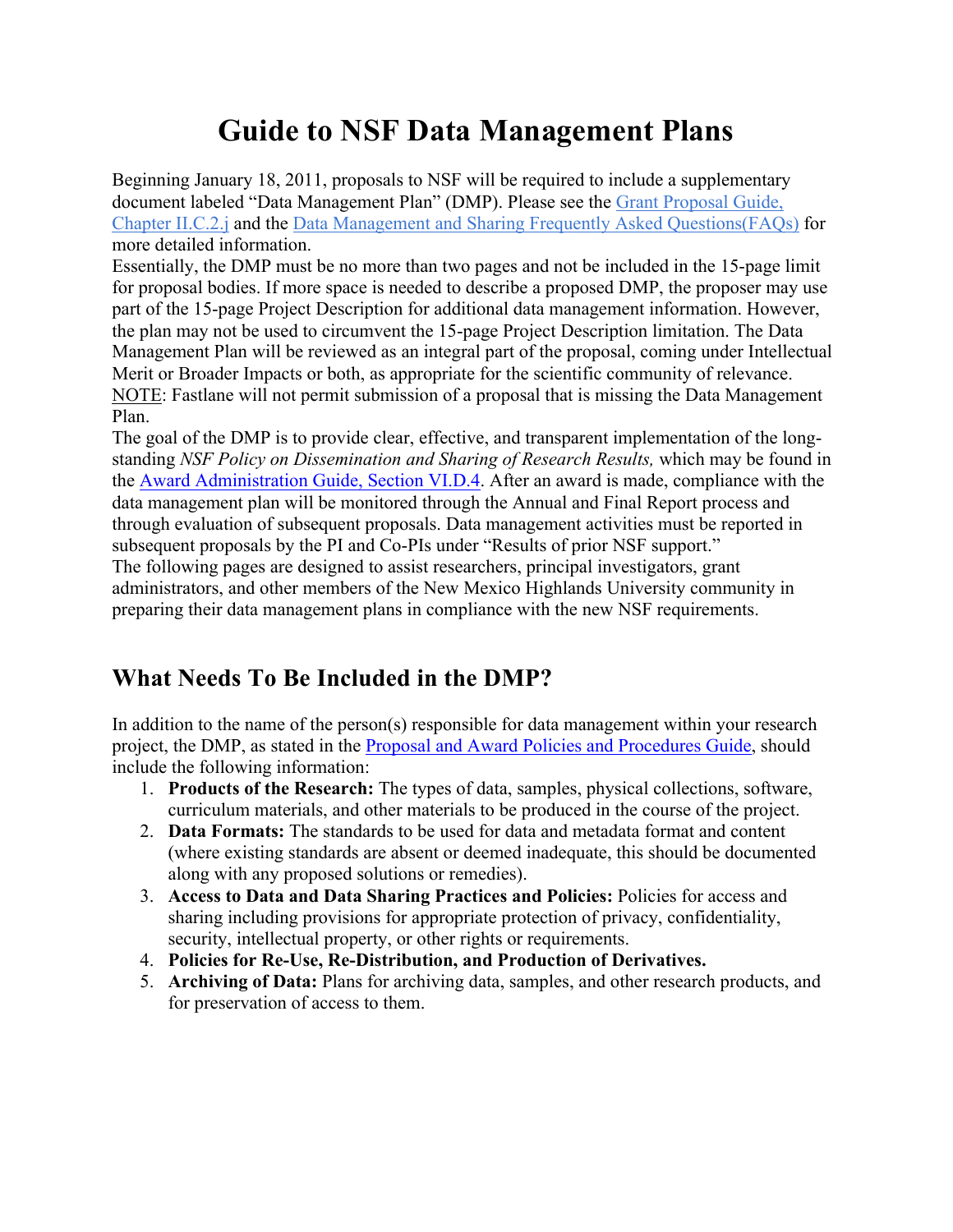### **What Data and/or Curriculum Material Are Needed in the DMP?**

The *Grant Proposal Guide* does not define data types beyond the basic categories (e.g., samples, physical collections, software and curriculum materials). While in general research data may be anything an investigator would need to reproduce published results, it is best to review the guidelines offered by the appropriate NSF directorate and/or division, as well as any special requirements laid out in the NSF solicitation.

The federal government also provides a baseline definition of research data which may be useful when considering what to include in the DMP. *Research data* are formally defined by the U.S. Office of Management and Budget as "the recorded factual material commonly accepted in the scientific community as necessary to validate research findings." This definition includes both analyzed data and the metadata that describe how those data were generated. "

Analyzed data" include, but are not limited to, digital information that would be included in scientific publications, including digital images, published tables, and tables of the numbers used to create charts and graphs. "Necessary metadata" include, but are not limited to, descriptions or suitable citations of experiments, apparatuses, raw materials, computational codes, model parameters and input conditions.

# **What Data Types Should Not Be Included in the DMP?**

The Office of Management and Budget's definition of research data does not include "preliminary analyses, drafts of scientific papers, plans for future research, peer reviews, or communications with colleagues." For some NSF directorates, raw data fall into the category of "preliminary analyses" and are thus excluded from the DMP; others may require a DMP for raw data so be sure to review the guidelines from NSF's directorates. Below are DMP references from several directorates.

- Directorate for Biological Sciences. See http://www.nsf.gov/bio/pubs/BIODMP061511.pdf
- Directorate for Computer & Information Science & Engineering. See http://www.nsf.gov/cise/cise\_dmp.jsp
- Directorate Education and Human Resources See http://www.nsf.gov/bfa/dias/policy/dmpdocs/ehr.pdf
- Directorate for Engineering See http://nsf.gov/eng/general/ENG\_DMP\_Policy.pdf
- Directorate for Geosciences See http://www.nsf.gov/geo/geo-data-policies/index.jsp\
- Directorate of Mathematical and Physical Sciences See http://www.nsf.gov/bfa/dias/policy/dmpdocs/phy.pdf
- Directorate for Social, Behavioral & Economic Sciences See http://www.nsf.gov/sbe/sbe\_data\_management\_plan.jsp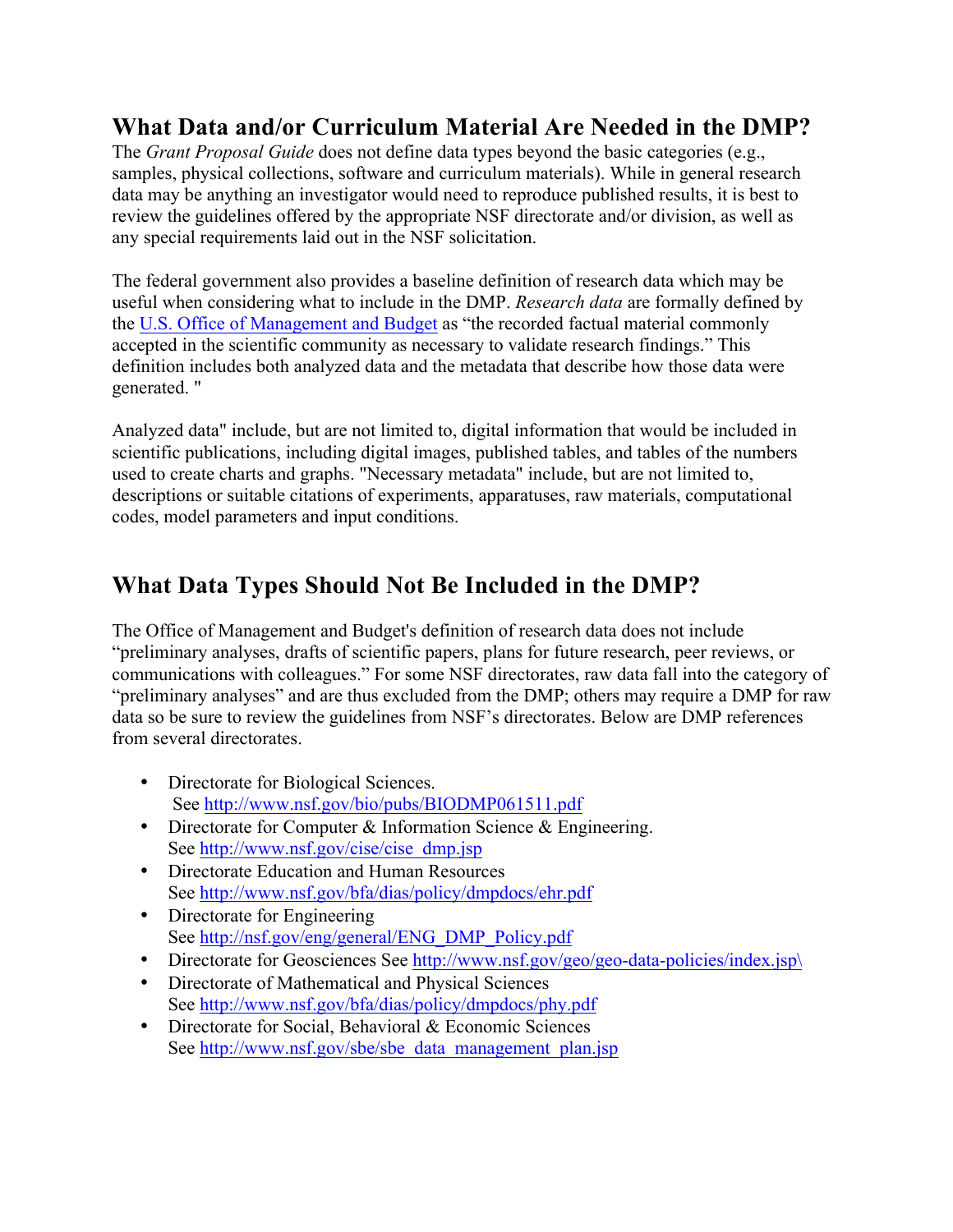### **What Data and Data Sharing Practices and Policies Do I Use?**

NMHU has several policies to assist in describing data sharing practices. However, it is important to note the precedence relationships that exist between guidelines from various NSF units. Some NSF solicitations may impose their own data management requirements in addition to the guidelines published in the NSF's Proposal and Award Policies and Procedures Guide (PAPPG) and recommendations from NSF directorates and divisions. Below are data practice polices that may be of assistance to you.

#### **NSF Policy on Dissemination and Sharing of Research Results**

The NSF Policy on Dissemination and Sharing of Research Results (Award Administration Guide, Section VI.D.4) states:

- 1. *Investigators are expected to promptly prepare and submit for publication, with authorship that accurately reflects the contributions of those involved, all significant findings from work conducted under NSF grants. Grantees are expected to permit and encourage such publication by those actually performing that work, unless a grantee intends to publish or disseminate such findings itself.*
- 2. *Investigators are expected to share with other researchers, at no more than incremental cost and within a reasonable time, the primary data, samples, physical collections and other supporting materials created or gathered in the course of work under NSF grants. Grantees are expected to encourage and facilitate such sharing. Privileged or confidential information should be released only in a form that protects the privacy of individuals and subjects involved. General adjustments and, here essential, exceptions to this sharing expectation may be specified by the funding NSF Program or Division/Office for a particular field or discipline to safeguard the rights of individuals and subjects, the validity of results, or the integrity of collections or to accommodate the legitimate interest of investigators. A grantee or investigator also may request a particular adjustment or exception from the cognizant NSF Program Officer.*
- 3. *Investigators and grantees are encouraged to share software and inventions created under the grant or otherwise make them or their products widely available and usable.*
- 4. *NSF normally allows grantees to retain principal legal rights to intellectual property developed under NSF grants to provide incentives for development and dissemination of inventions, software and publications that can enhance their usefulness, accessibility and upkeep. Such incentives do not, however, reduce the responsibility that investigators and organizations have as members of the scientific and engineering community, to make results, data and collections available to other researchers.*
- 5. *NSF program management will implement these policies for dissemination and sharing of research results, in ways appropriate to field and circumstances, through the proposal review process; through award negotiations and conditions; and through appropriate*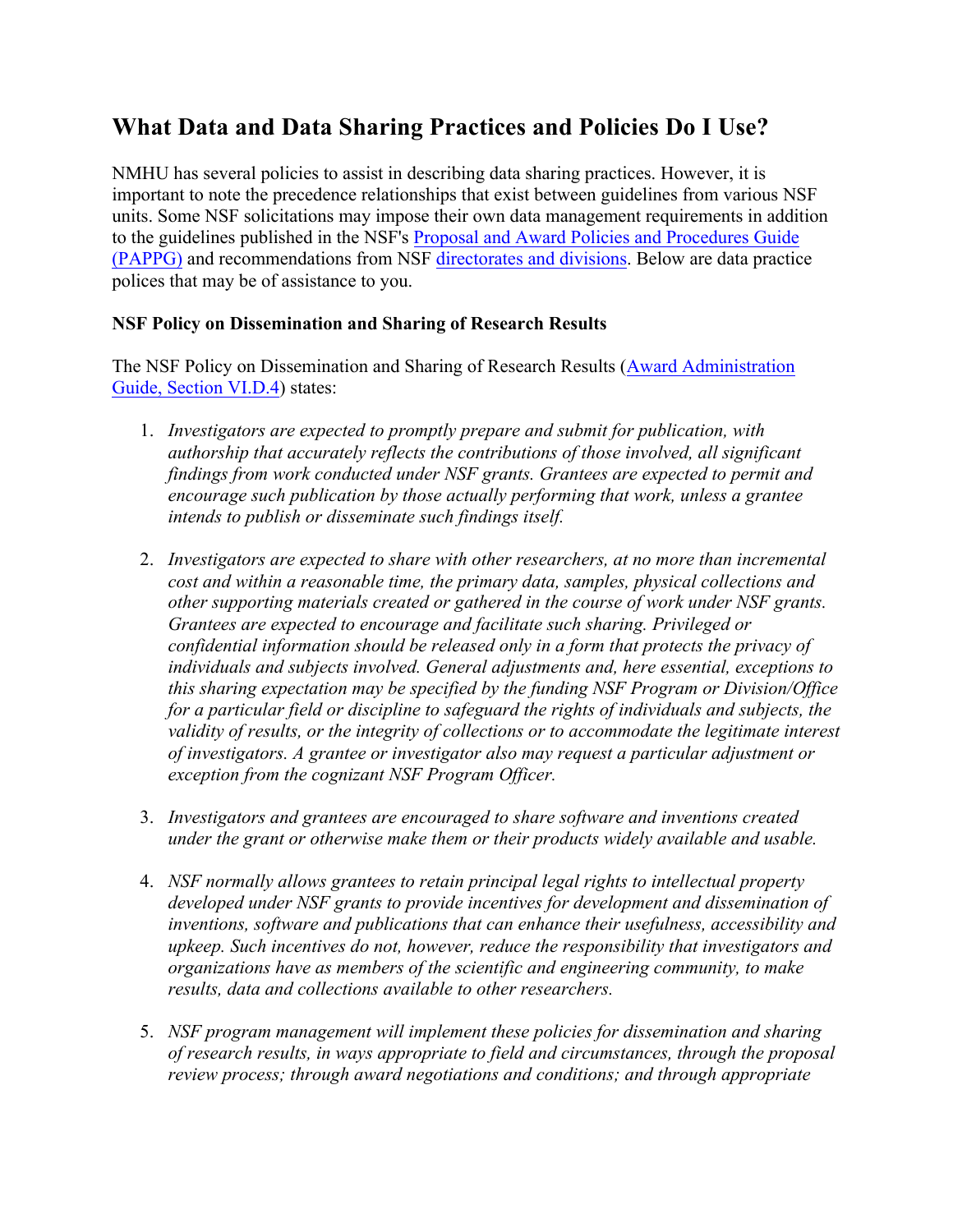*support and incentives for data cleanup, documentation, dissemination, storage and the like.*

#### **NMHU Policies**

NMHU's Research Handbook provides the following specific guidance's and polices related data sharing practices and preservation of data.

> **Section 3.6.** Openness in Research **Section 4.2.2. (#12):** Record Retention **Section 5:** Intellectual Property **Section 7:** Research on Human Subjects **Section 8:** Research on Laboratory Animals

# **Where Does NMHU Archive Data?**

All original raw data files and data source processing programs are maintained in a date- --stamped file structure with text files documenting the provenance at the Office of Research and Sponsored Projects. Project records, both scientific and administrative, are then retained by the university for three years, unless otherwise specified by the project sponsor or expanded in the case of lawsuits, patent applications, charges of misconduct, conflict of interest, etc. After the three-year period, databases are preserved in perpetuity and housed at the New Mexico Interstate Stream Commission Central Office.

NMHU also has clearly defined polices on responsibilities for communicating, creating and maintaining quality Intellectual Property and public data resulting from sponsored research activity http://nmhu.edu/FacultyStaff/research/project\_management.aspx. According to Policy 5.6 in NMHU's Research Handbook, Investigators are expected to:

- *inform all research team members of the scope and the anticipated publications and/or products of the project;*
- *as part of the mission of the university to promote student learning, maximize opportunities for student research team members to co-author; if student(s) contribute significantly to ideas and the research effort, co-authorship should be justified;*
- *co-authors may refer to the research in a separate work of sole authorship if joint origin is prominently acknowledged and the opportunity for regular co-author publication is not preempted;*
- *as a matter of professional courtesy, co-authors should be consulted, reasonable requests be accommodated, and permission obtained for separate publications;*
- *all individuals involved in authorship have a shared responsibility for the published results and should have the opportunity to review all aspects of the report (e.g., review of literature, methodology, data analysis, and conclusions) during the writing process and before it is submitted for publication;*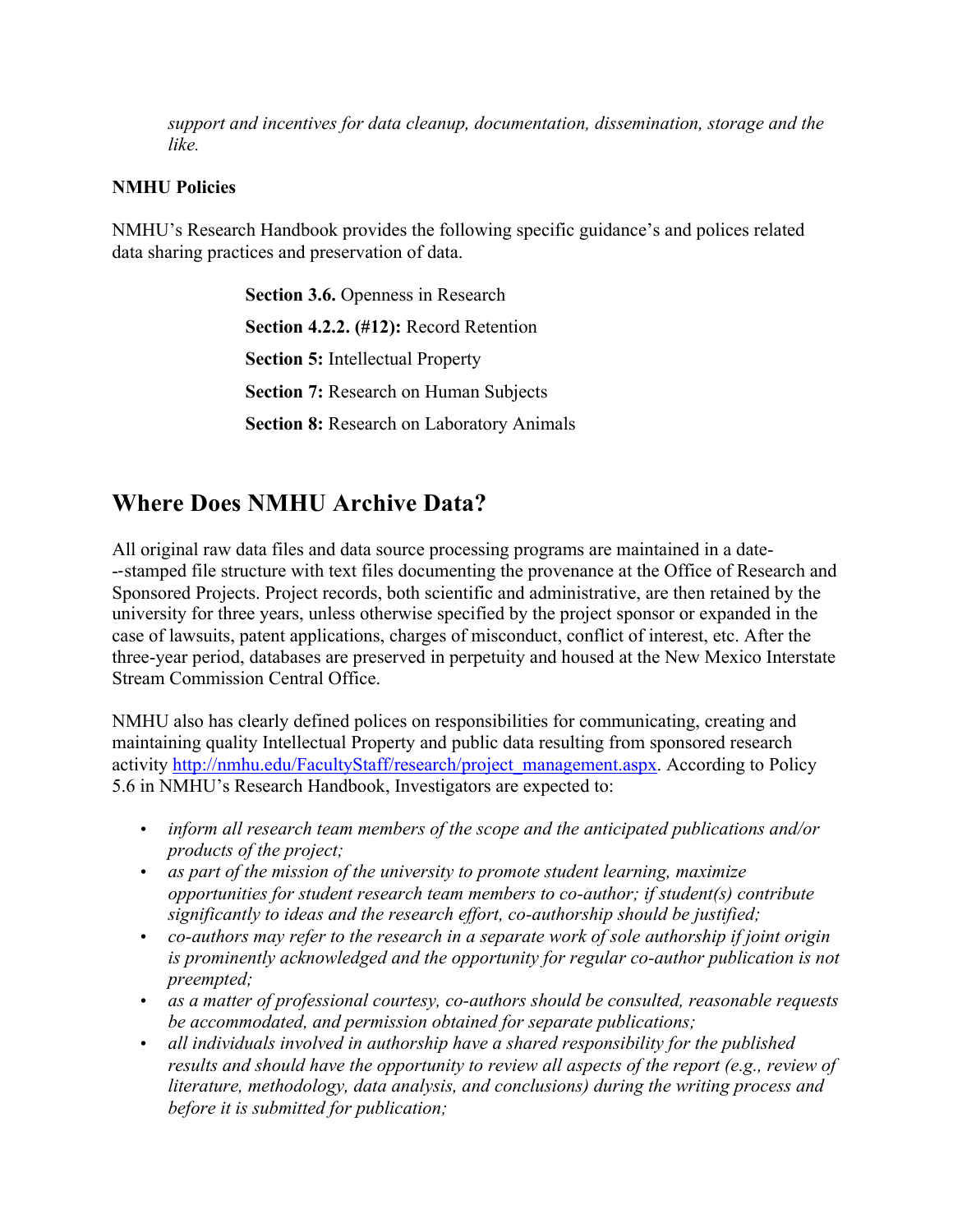- *all persons involved in a project should identify appropriate practices for maintaining data; and*
- *principal investigators and participating faculty are responsible for ensuring the overall soundness and validity of the publications of which they may appear as co-authors.*

University personnel are also required to execute what are generically referred to as Confidentiality Agreements in order to:

- (1) *have a potential or pending patent reviewed by a third party; or*
- *(2) gain access to a third party's facilities, proprietary information or both. Specific procedures for completing confidential agreements for licenses and patents are provided in Policy 5.5., including that all agreements shall be governed and construed under the laws of the state of New Mexico. Any action arising out of an agreement shall be subject to the jurisdiction of the 1st Judicial State District Court in Santa Fe, NM, and the Federal District Court in Albuquerque, NM. In addition, tangible research property owned by the university is generally defined as discernible or corporeal items produced during the course of research projects at the university or by external sponsors. Examples of tangible research property include biological materials, equipment, computer databases and software, and prototype devices. Tangible research property is distinct from "intangible" or intellectual property such as inventions, patents, copyrights, and trademarks, which are subject to particular university policies and procedures set forth in this section. To remain consistent with NMHU's policy on Openness in Research and promote an open exchange of TRP, it is the university's policy to: encourage the open exchange of tangibly related research property; stimulate potential commercial value; promote the public use of university produced property; and protect the university and employees from liability claims arising from the use of such property.*

If other disciplinary repositories, on-campus storage and data archiving solutions are required, the NMHU researcher is encouraged to contact their Chair or Dean and the Office of Research and Sponsored Projects.

# **Example Data Management Plans**

Although we don't yet have examples of data management plans from successful NSF applications, ORSP has gathered a few examples of actual submitted plans, as well as a number of templates and DMP tutorials to assist in writing your plan. Be sure to consult the NSF guidelines, as well as any applicable directorate-level guidelines and any special requirements that have been provided in the solicitation.

### **DMPs From Submitted NSF Proposals**

- Example Data Management Plans from NSF proposals submitted by researchers at Yale University.
- Example Data Management Plans from NSF proposals submitted by researchers at UC San Diego.